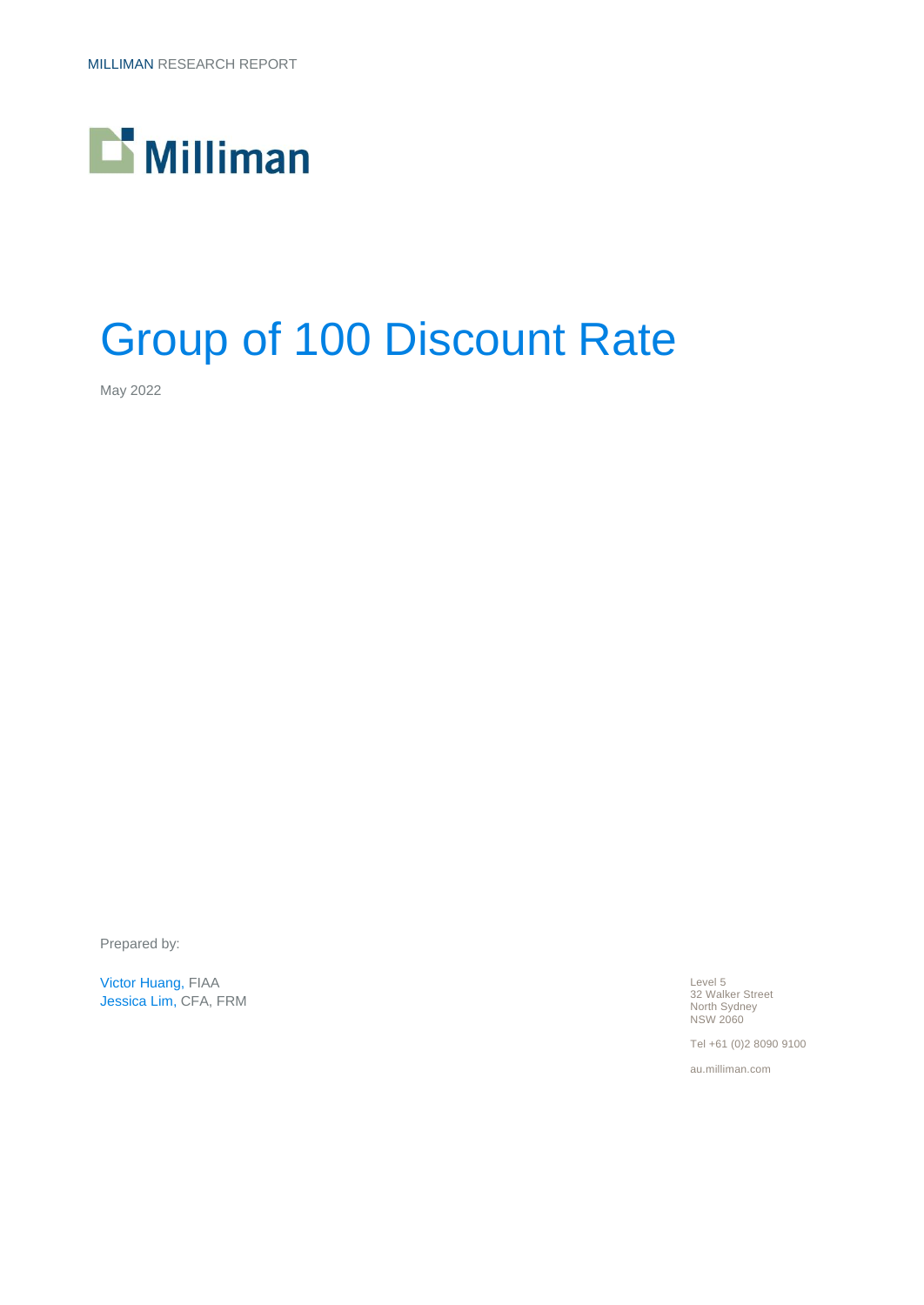### TABLE OF CONTENTS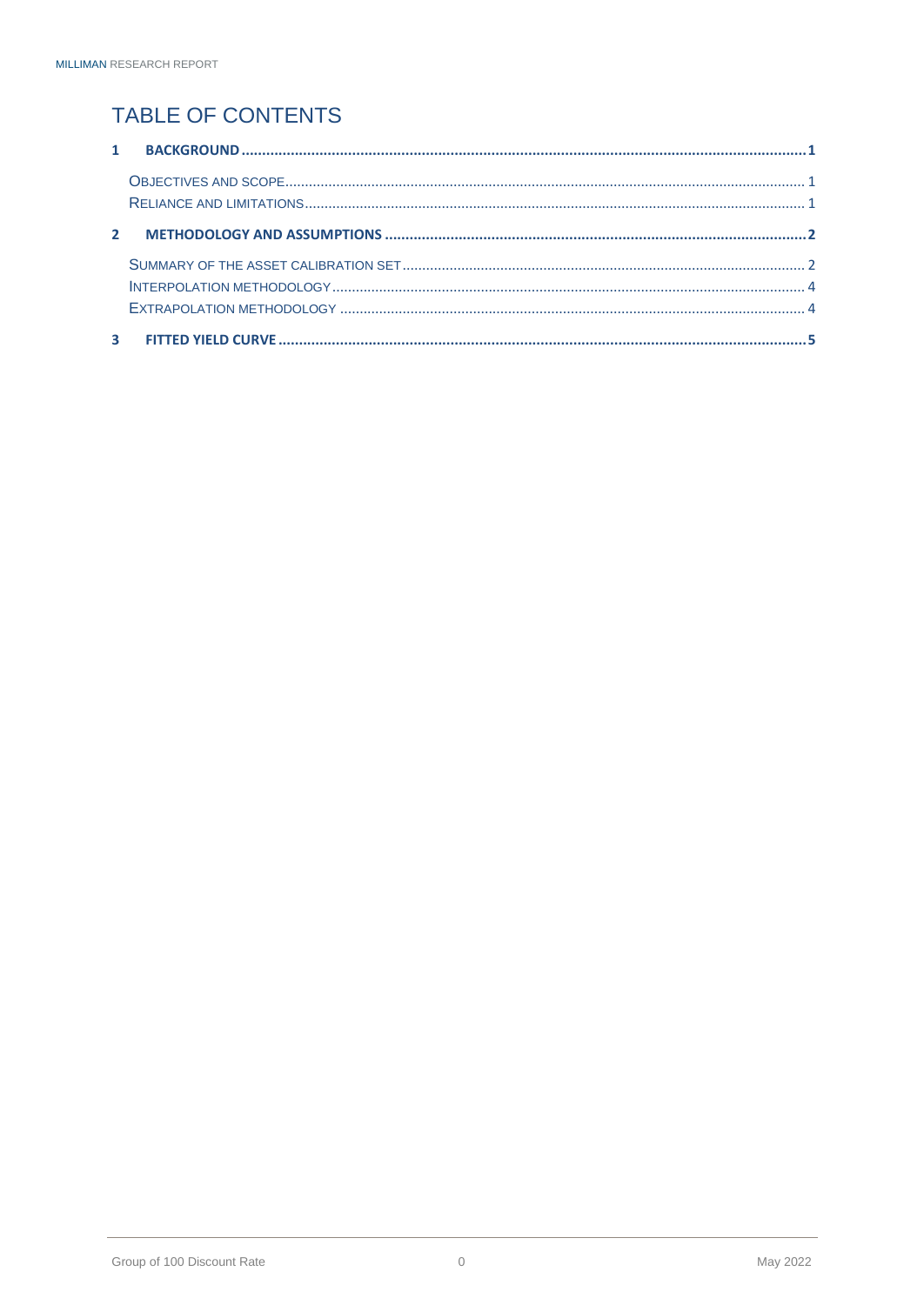### <span id="page-2-0"></span>1 Background

#### <span id="page-2-1"></span>**OBJECTIVES AND SCOPE**

The Group of 100 has commissioned Milliman to generate a standardised set of discount rates to be made publicly available for the purpose of discounting employee benefit liabilities under Australian Accounting Standard 119 (AASB 119). The scope of the work is limited to Australian employee benefit schemes, and excludes any schemes of foreign subsidiaries of domestic entities which are denominated in foreign currency.

This report provides the Australian corporate bond discount rate curve as at the end of May 2022 produced under the methodology and assumptions described in the 'Discount Rates for Australian Employee Benefit Liability Valuation' report.

#### <span id="page-2-2"></span>**RELIANCE AND LIMITATIONS**

In producing this report, we have relied upon the following information:

Capital market data as sourced from Bloomberg. Should this data be incorrect, it could materially affect the analysis and conclusions drawn from it.

Users of this report should also be aware that it is subject to the following limitations:

- Current debt market conditions. Issuance of corporate bonds is subject to change over time, which may impact upon whether the accounting standard requirements of a deep market are met.
- Current capital market conditions, in particular the liquidity and credit ratings of corporate bond markets, which can change rapidly. The asset calibration set could change very rapidly under stressed market conditions.
- Reassessments of the suitability of the asset calibration set would be needed if the AAA and/or AA corporate bond market thins, which would require a prospective change to the assets selected for AASB 119 calibration purposes.

This report was prepared solely to provide assistance to the Group of 100 and the relevant Actuaries Institute of Australia subcommittee. Milliman does not intend to benefit and assumes no duty or liability to other parties who receive this report. Milliman recommends that any recipient of this report be aided by its own actuary or other qualified professional when reviewing the report. Milliman does not certify the information in this report, nor does it guarantee the accuracy, completeness, efficacy, or timeliness of such information. Use of such information is voluntary and should not be relied upon unless an independent review of its accuracy, completeness, efficacy, and timeliness has been performed. Materials may not be reproduced without the express consent of Milliman.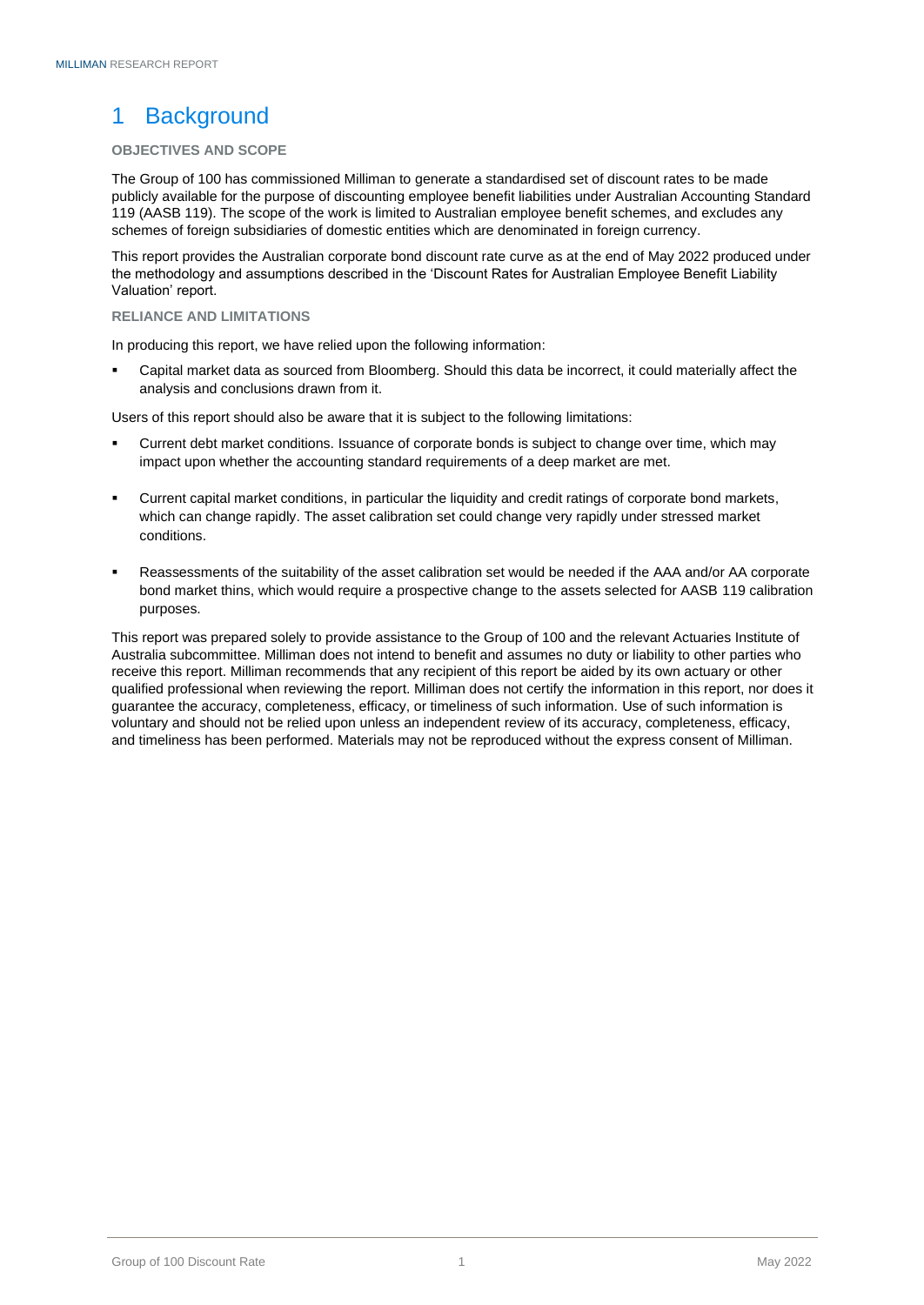### <span id="page-3-0"></span>2 Methodology and Assumptions

#### <span id="page-3-1"></span>**SUMMARY OF THE ASSET CALIBRATION SET**

The set of assets to be used to calibrate the discount rate curve is defined by those securities that meet the following conditions:

- 1. Individual bonds must have the following characteristics:
	- a. Physical bonds, with no embedded derivatives (e.g., callable, putable, convertible, extendible, variable/floating coupon, index-linked)
	- b. High-quality corporate bonds issued by both domestic and foreign entities
	- c. Payments denominated in Australian dollars (AUD)
	- d. Pay fixed (or zero) coupons, non-inflation-linked
	- e. Maturity terms of greater than one month and less than 10 years
	- f. Minimum amount outstanding on an individual security of \$100 million
	- g. Securitised bonds are included
- 2. A deep market for these bonds must exist, as characterised by the ready availability of observable prices and current trades.

#### What is meant by high quality?

Figure 1 defines the credit ratings by each agency that map to each of these broad categories. This forms the basis for the asset calibration set used in this report.

#### **FIGURE 1: DEFINITION OF AAA AND AA CREDIT RATINGS BY AGENCY**

| <b>CATEGORY</b> | AAA | АΑ            |
|-----------------|-----|---------------|
| S&P             | AAA | AA+. AA. AA-  |
| <b>FITCH</b>    | AAA | AA+, AA, AA-  |
| <b>MOODY'S</b>  | AAA | AA1, AA2, AA3 |

Where there is disagreement between credit rating agencies on particular securities, we use the following conditions:

- If a security has at least two AAA ratings, then it is classified as a AAA security
- If a security has at least two AA ratings, then it is classified as a AA security
- If a security has only been rated by two agencies with different ratings, then the lower rating is used
- If a security has only been rated by one agency, then that rating becomes the sole reference

Hereafter, all references to credit ratings refer to those that meet the above conditions. For the purposes of this paper, we refer to this as the combined credit rating.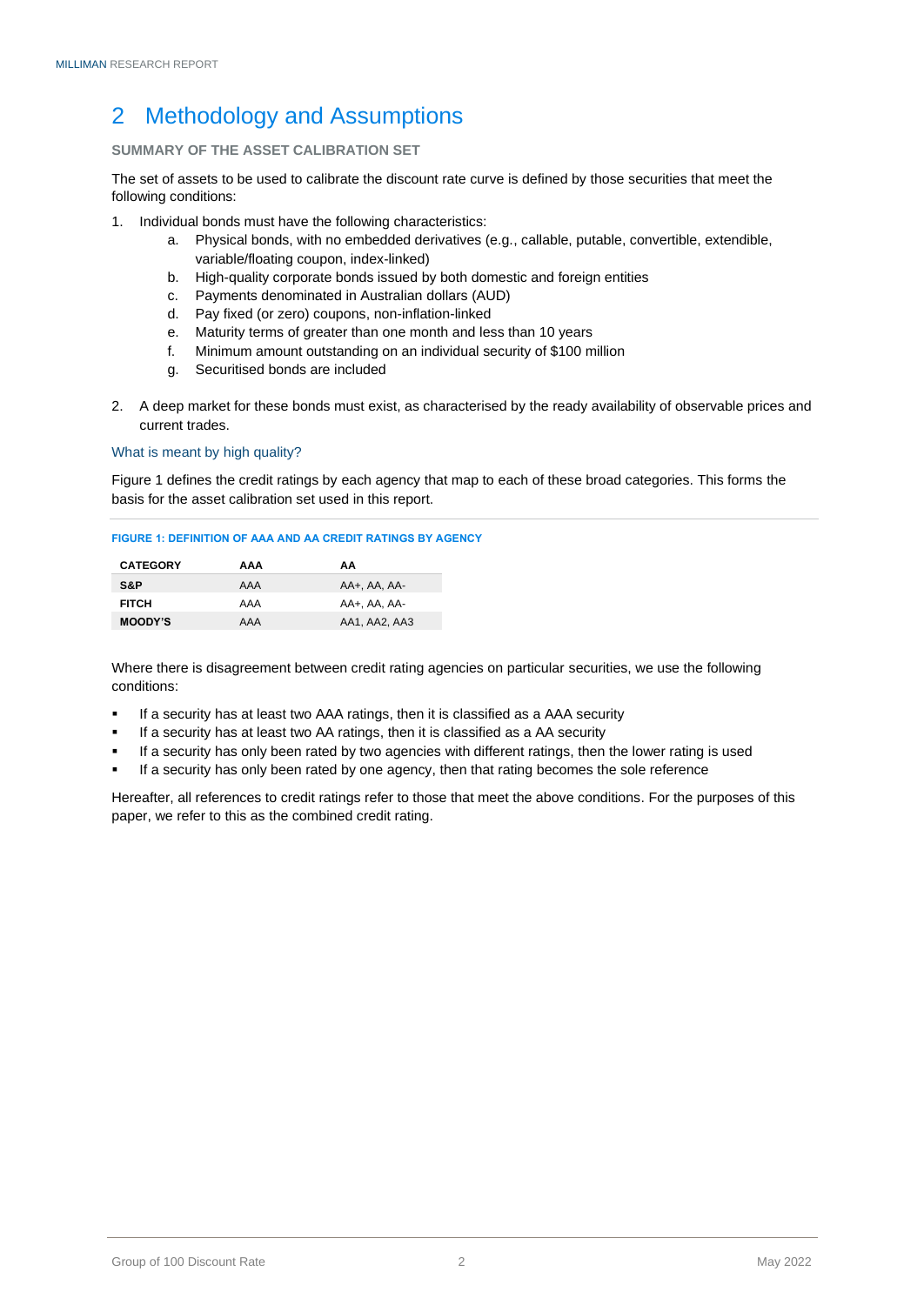#### Corporate bond universe

The table in Figure 2 shows the decomposition of the market by the combined credit rating satisfying all but the 'high quality' characteristic.

#### **FIGURE 2: AUSTRALIAN CORPORATE BOND MARKET OUTSTANDING DEBT BY COMBINED CREDIT RATING (\$ MILLIONS)**

| <b>Combined</b><br>Rating | Number of<br><b>Securities</b> | Outstanding<br>(\$ Millions) | % of Total |
|---------------------------|--------------------------------|------------------------------|------------|
| <b>AAA</b>                | 16                             | 7,700                        | 10.4%      |
| ΑA                        | 65                             | 24,161                       | 32.6%      |
| A                         | 91                             | 23,109                       | 31.2%      |
| <b>BBB</b>                | 55                             | 17,755                       | 24.0%      |
| ВB                        | 4                              | 1,125                        | 1.5%       |
| Other                     | 1                              | 255                          | 0.3%       |
| Total                     | 232                            | 74.105                       | 100.0%     |

**Source:** Milliman analysis based upon Bloomberg data as at 31 May 2022.

The table in Figure 3 shows the universe of AAA and AA bonds used in the asset calibration set broken down into the composition of their respective S&P, Moody's and Fitch ratings.

#### **FIGURE 3: AUSTRALIAN AAA/AA CORPORATE BOND MARKET OUTSTANDING DEBT (\$ MILLIONS)**

| <b>Credit Rating</b><br><b>Composition</b> | Number of<br><b>Securities</b> | Outstanding<br>(\$ Millions) | % of Total |  |
|--------------------------------------------|--------------------------------|------------------------------|------------|--|
| <b>Combined Credit Rating of AAA</b>       |                                |                              |            |  |
| 3 AAA ratings                              | 0                              | O                            | 0.0%       |  |
| 2 AAA ratings                              | 15                             | 7,425                        | 96.4%      |  |
| 1 AAA rating                               | 1                              | 275                          | 3.6%       |  |
| <b>Total Combined AAA</b>                  | 16                             | 7,700                        | 100.0%     |  |
| <b>Combined Credit Rating of AA</b>        |                                |                              |            |  |
| 3 AA ratings                               | 9                              | 2,286                        | 9.5%       |  |
| 2 AA ratings                               | 48                             | 19,025                       | 78.7%      |  |
| 1 AA rating                                | 8                              | 2,850                        | 11.8%      |  |
| <b>Total Combined AA</b>                   | 65                             | 24,161                       | 100.0%     |  |

**Source:** Milliman analysis based upon Bloomberg data as at 31 May 2022.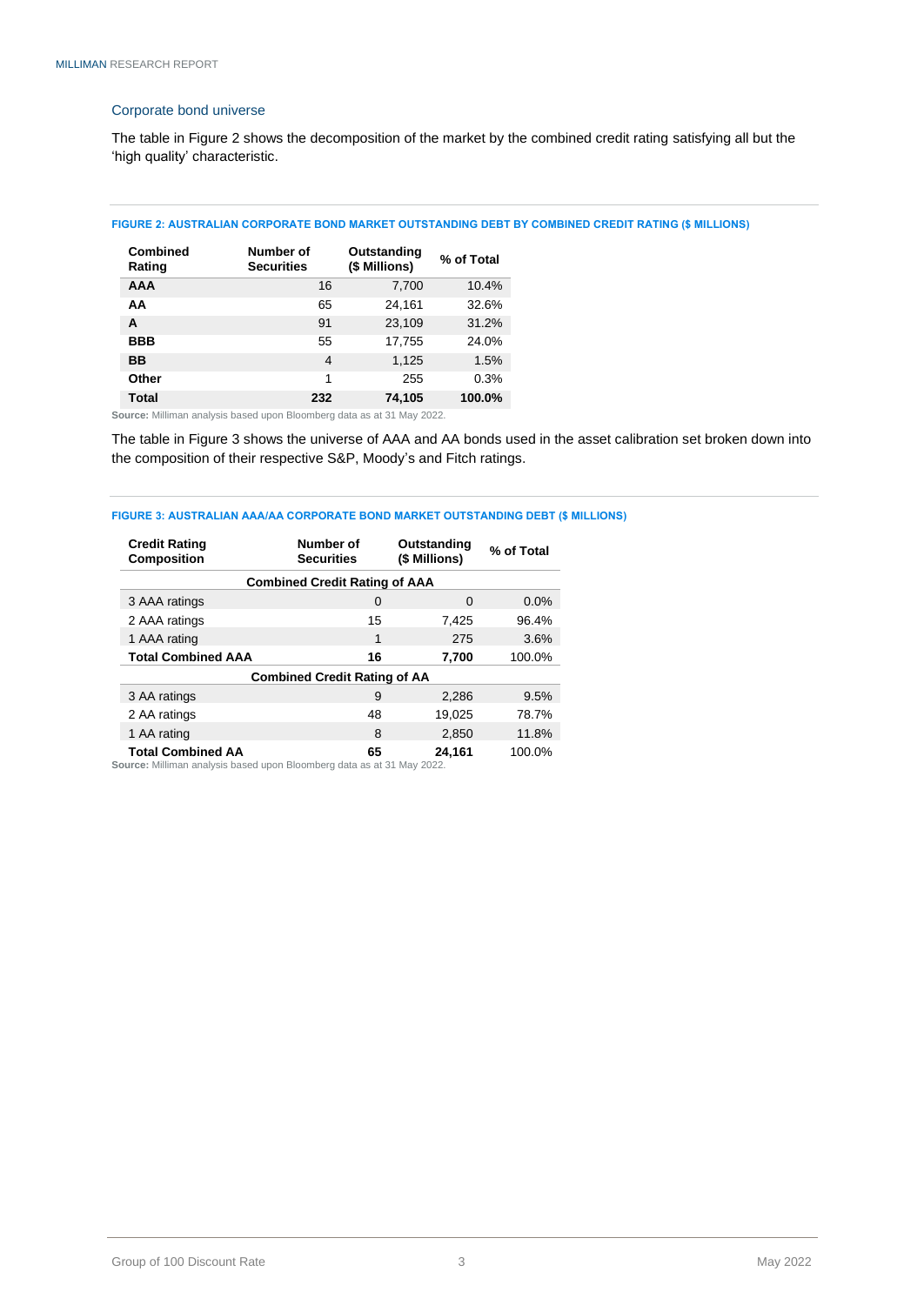#### <span id="page-5-0"></span>**INTERPOLATION METHODOLOGY**

For fitting the discount curve to the asset calibration set, the Merrill Lynch Exponential Spline (MLES) method with nine exponential basis functions was used calibrated to yield data as at 31 May 2022, weighting each issue by the inverse duration of the issue. The results of the calibrated MLES parameters are shown in Figure 4.

#### **FIGURE 4: MLES-CALIBRATED PARAMETERS AS AT 31 MAY 2022**

| <b>MLES Parameters</b> |             |           |  |
|------------------------|-------------|-----------|--|
| Long-Run               | b0          | 5.7%      |  |
| Param1                 | $\lambda$ 1 | 129.6%    |  |
| Param <sub>2</sub>     | λ2          | 42.1%     |  |
| Param3                 | λ3          | $-176.6%$ |  |
| Param4                 | ٨4          | 55.1%     |  |
| Param <sub>5</sub>     | λ5          | 65.0%     |  |
| Param <sub>6</sub>     | λ6          | 56.1%     |  |
| Param7                 | λ7          | $-64.3%$  |  |
| Param <sub>8</sub>     | λ8          | 18.9%     |  |
| Param <sub>9</sub>     | λ9          | $-25.8%$  |  |

For the calibration of the MLES basis functions, an adjusted R-squared statistical goodness-of-fit measure was applied to the difference between modelled and actual bond prices.

An adjusted R-squared statistic value close to 100% indicates a very good fit, whilst lower values (closer to 0%) indicate poor fits. Figure 5 shows the results of the interpolation analysis used.

#### **FIGURE 5: ADJUSTED R-SQUARED STATISTIC AS AT 31 MAY 2022**

**Regression Statistic Adjusted R-Squared 98.6%**

#### <span id="page-5-1"></span>**EXTRAPOLATION METHODOLOGY**

For rates beyond 10-year maturities, the fitted yield curve has been extrapolated by assuming that 1-year forward rates remain constant for all subsequent maturities. This is based on the 1-year forward rate between 9- and 10 year maturities, based on the fitted MLES model.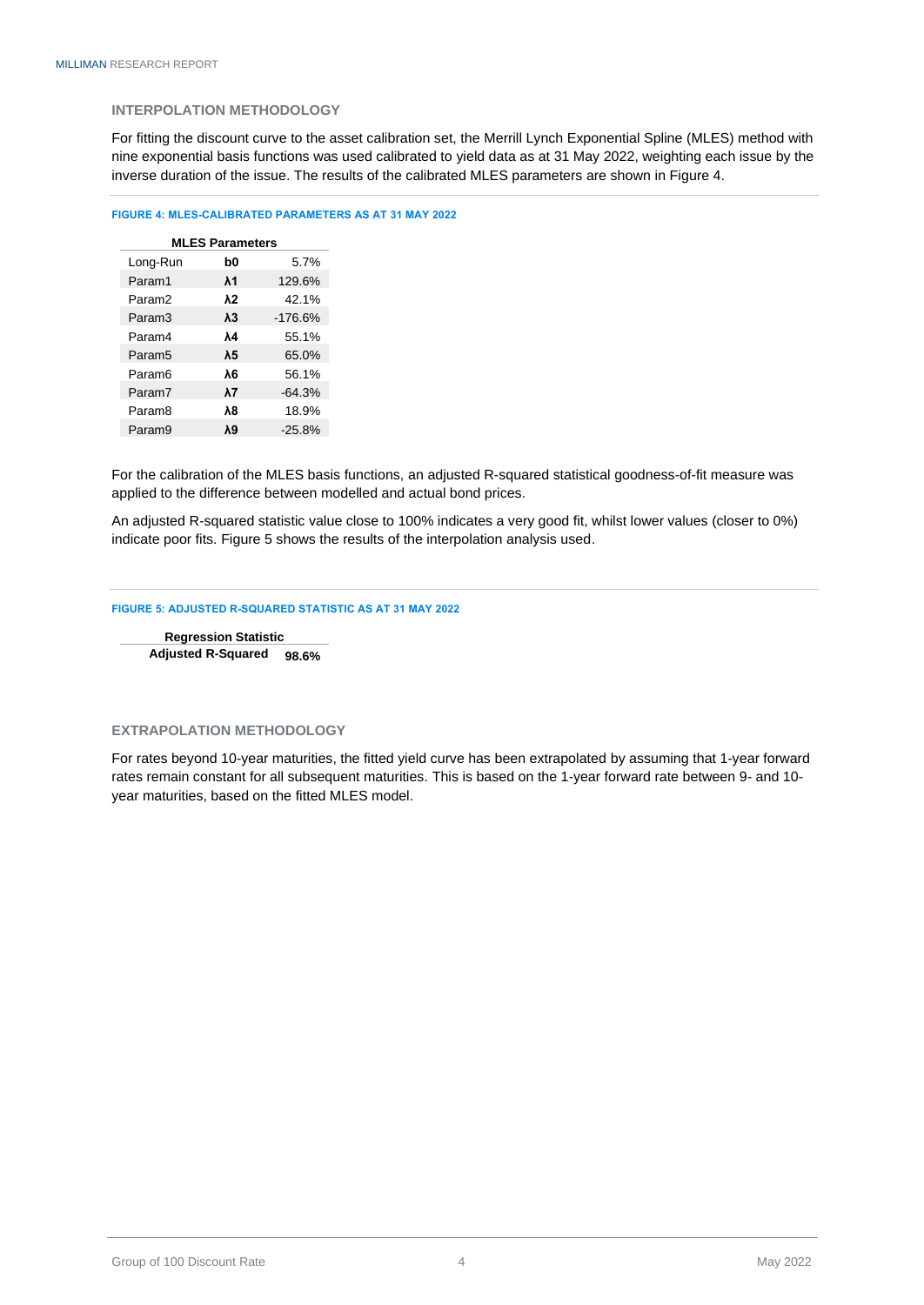### <span id="page-6-0"></span>3 Fitted Yield Curve

Figure 6 shows the modelled yield-to-maturity for each bond in the asset calibration set, compared with the actual yield-to-maturity, using the MLES method with inverse duration weightings. Note that these are the same bonds as those discussed and analysed in Section 2 above.



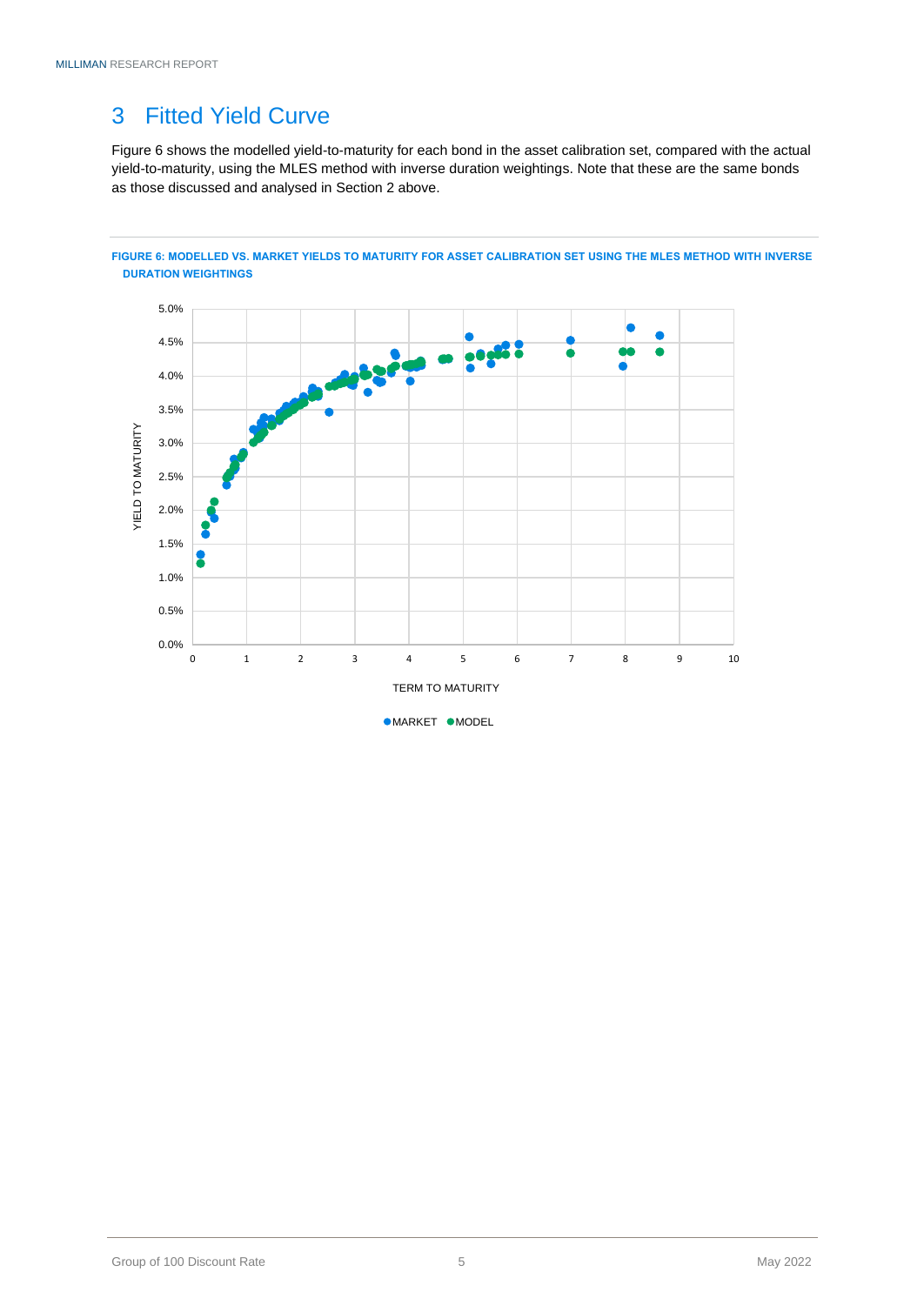Figures 7 and 8 show the resulting spot and forward yield curves of one to 50 years for the calibration set using the MLES method and extrapolated with the constant forward rate extrapolation method. Spot rates shown are quoted as annually compounded rates on zero coupon bonds with maturities of the specified term, forward rates shown are 1-year forward rates ending at the specified term.

#### **FIGURE 7: SPOT AND FORWARD RATE CURVES FOR ASSET CALIBRATION SET USING AN MLES INTERPOLATION AND CONSTANT FORWARD RATE EXTRAPOLATION METHOD**

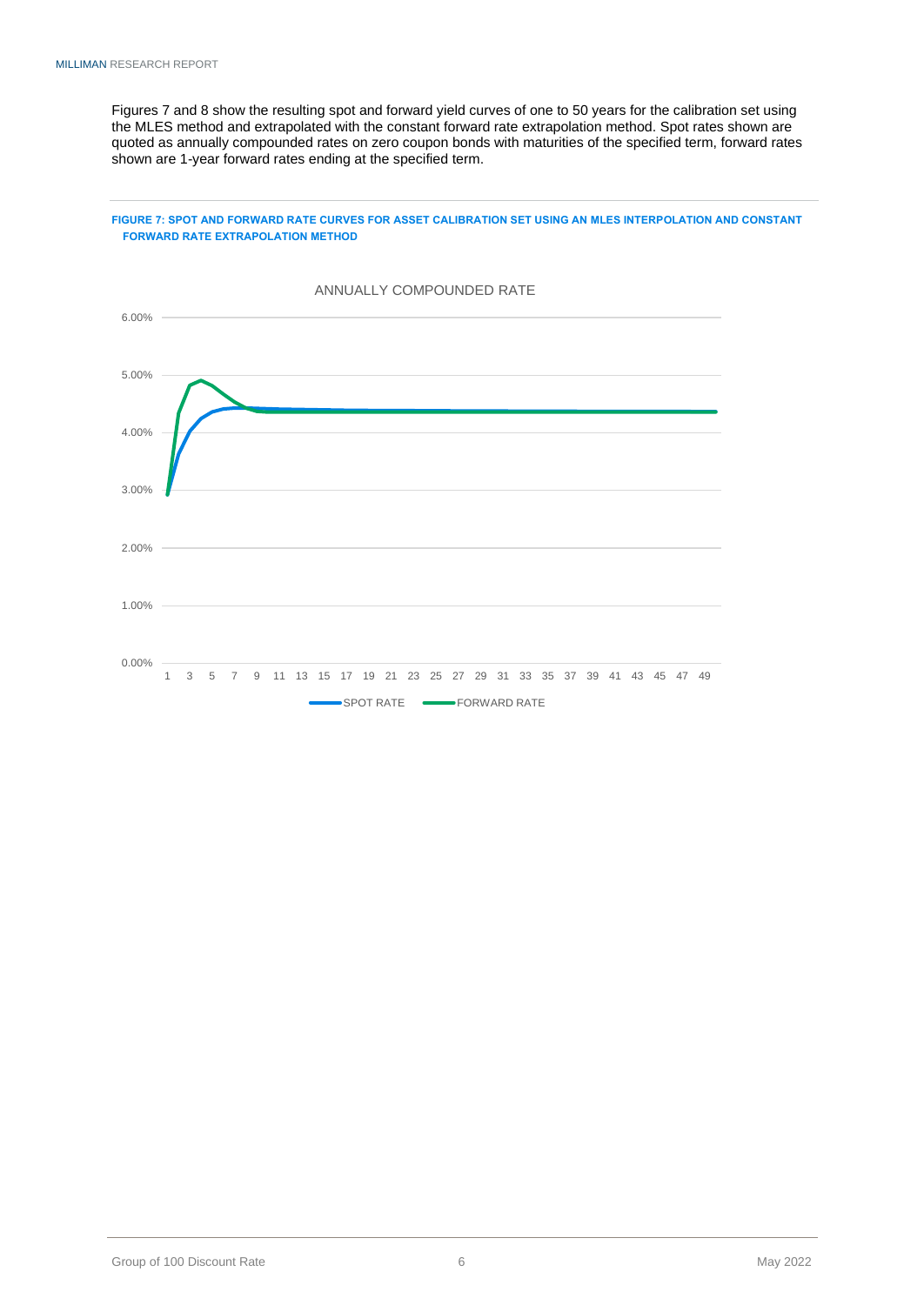#### **FIGURE 8: SPOT AND FORWARD RATE CURVES FOR ASSET CALIBRATION SET USING AN MLES INTERPOLATION AND CONSTANT FORWARD RATE EXTRAPOLATION METHOD**

| Term<br>(Years) | Spot<br>Rate | <b>Discount</b><br>Factor |
|-----------------|--------------|---------------------------|
| 1               | 2.93%        | 0.971576                  |
| $\overline{2}$  | 3.63%        | 0.931129                  |
| 3               | 4.03%        | 0.888269                  |
| 4               | 4.25%        | 0.846696                  |
| 5               | 4.36%        | 0.807776                  |
| 6               | 4.41%        | 0.771726                  |
| $\overline{7}$  | 4.43%        | 0.738262                  |
| 8               | 4.43%        | 0.706942                  |
| 9               | 4.42%        | 0.677322                  |
| 10              | 4.42%        | 0.649031                  |
| 11              | 4.41%        | 0.621922                  |
| 12              | 4.41%        | 0.595946                  |
| 13              | 4,40%        | 0.571054                  |
| 14              | 4.40%        | 0.547202                  |
| 15              | 4.40%        | 0.524346                  |
| 16              | 4.40%        | 0.502445                  |
| 17              | 4.39%        | 0.481458                  |
| 18              | 4.39%        | 0.461349                  |
| 19              | 4.39%        | 0.442079                  |
| 20              | 4.39%        | 0.423614                  |
| 21              | 4.39%        | 0.405920                  |
| 22              | 4.39%        | 0.388965                  |
| 23              | 4.38%        | 0.372719                  |
| 24              | 4.38%        | 0.357151                  |
| 25              | 4.38%        | 0.342233                  |

| rm<br>ears)  | <b>Spot</b><br>Rate | <b>Discount</b><br>Factor | Term<br>(Years) | <b>Spot</b><br>Rate | <b>Discount</b><br>Factor |
|--------------|---------------------|---------------------------|-----------------|---------------------|---------------------------|
| $\mathbf{1}$ | 2.93%               | 0.971576                  | 26              | 4.38%               | 0.327939                  |
| 2            | 3.63%               | 0.931129                  | 27              | 4.38%               | 0.314241                  |
| 3            | 4.03%               | 0.888269                  | 28              | 4.38%               | 0.301116                  |
| 4            | 4.25%               | 0.846696                  | 29              | 4.38%               | 0.288539                  |
| 5            | 4.36%               | 0.807776                  | 30              | 4.38%               | 0.276487                  |
| 6            | 4.41%               | 0.771726                  | 31              | 4.38%               | 0.264938                  |
| 7            | 4.43%               | 0.738262                  | 32              | 4.38%               | 0.253872                  |
| 8            | 4.43%               | 0.706942                  | 33              | 4.38%               | 0.243268                  |
| 9            | 4.42%               | 0.677322                  | 34              | 4.38%               | 0.233107                  |
| 10           | 4.42%               | 0.649031                  | 35              | 4.38%               | 0.223371                  |
| 11           | 4.41%               | 0.621922                  | 36              | 4.38%               | 0.214041                  |
| 12           | 4.41%               | 0.595946                  | 37              | 4.37%               | 0.205101                  |
| 13           | 4.40%               | 0.571054                  | 38              | 4.37%               | 0.196534                  |
| 14           | 4.40%               | 0.547202                  | 39              | 4.37%               | 0.188325                  |
| 15           | 4.40%               | 0.524346                  | 40              | 4.37%               | 0.180459                  |
| 16           | 4.40%               | 0.502445                  | 41              | 4.37%               | 0.172922                  |
| 17           | 4.39%               | 0.481458                  | 42              | 4.37%               | 0.165699                  |
| 18           | 4.39%               | 0.461349                  | 43              | 4.37%               | 0.158778                  |
| 19           | 4.39%               | 0.442079                  | 44              | 4.37%               | 0.152146                  |
| 20           | 4.39%               | 0.423614                  | 45              | 4.37%               | 0.145791                  |
| 21           | 4.39%               | 0.405920                  | 46              | 4.37%               | 0.139702                  |
| 22           | 4.39%               | 0.388965                  | 47              | 4.37%               | 0.133866                  |
| 23           | 4.38%               | 0.372719                  | 48              | 4.37%               | 0.128275                  |
| 24           | 4.38%               | 0.357151                  | 49              | 4.37%               | 0.122917                  |
| 25           | 4.38%               | 0.342233                  | 50              | 4.37%               | 0.117783                  |
|              |                     |                           |                 |                     |                           |

Group of 100 Discount Rate May 2022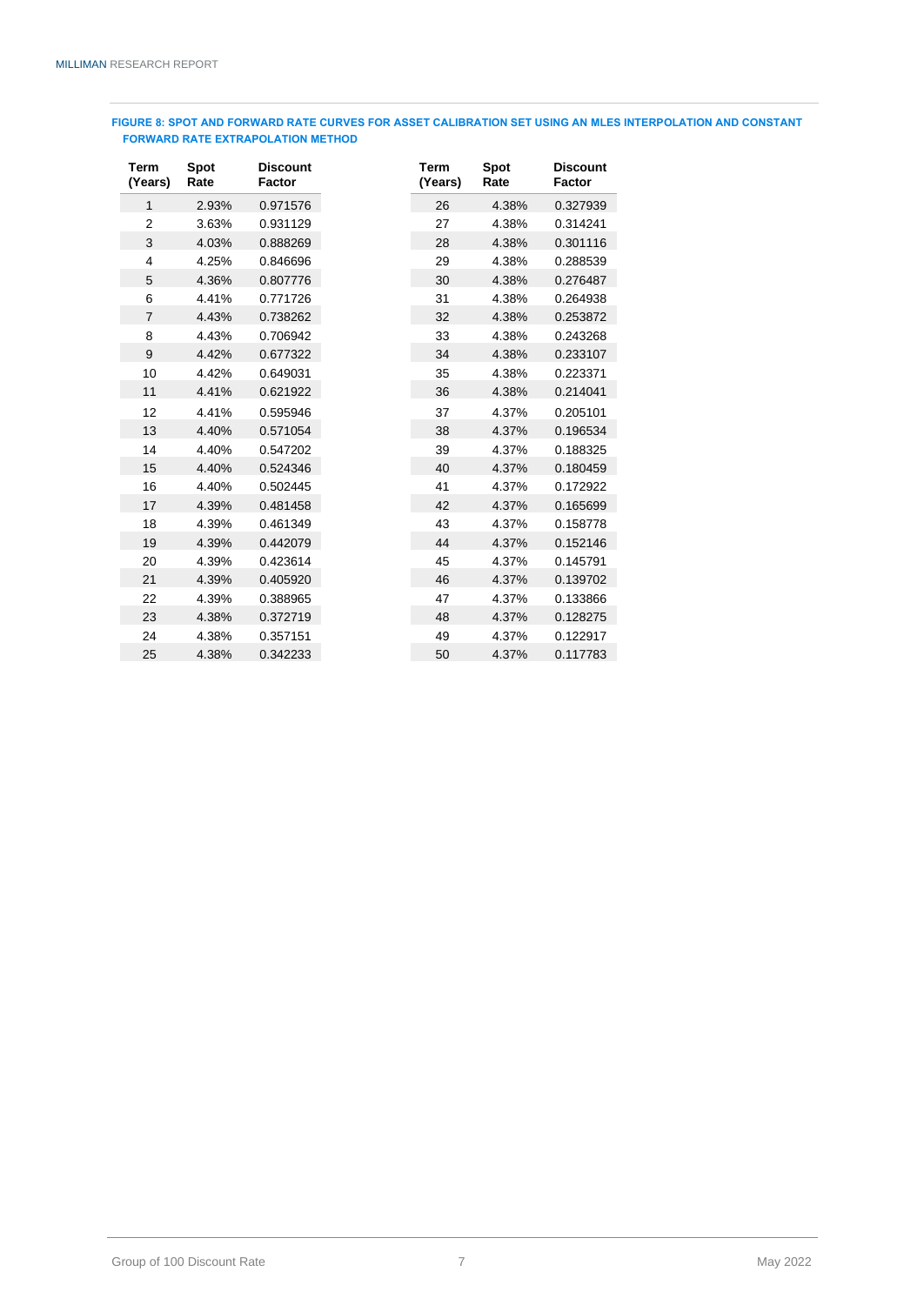#### Figure 9 shows the resulting spot rate curve of one to 30 years relative to the prior period fitted curve.



#### **FIGURE 9: SPOT RATE CURVES RELATIVE TO PRIOR PERIOD FITTED CURVE**